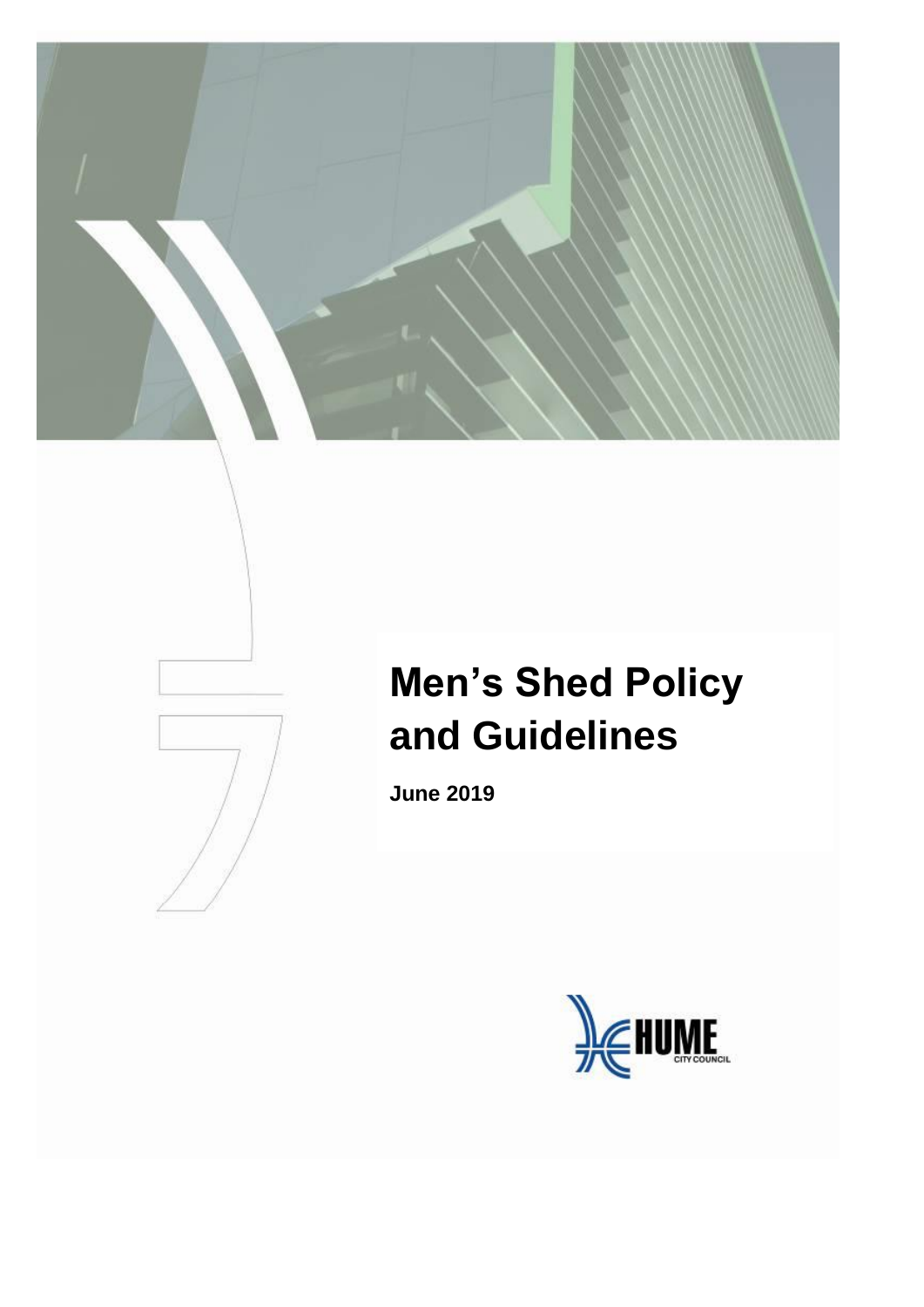## **Hume Men's Shed Policy**

| <b>Purpose</b>           | The purpose of the Hume Men's Sheds policy framework is to articulate                                                                     |  |  |  |  |  |
|--------------------------|-------------------------------------------------------------------------------------------------------------------------------------------|--|--|--|--|--|
|                          | Council's role and responsibilities and level of resourcing in relation to                                                                |  |  |  |  |  |
|                          | existing and future Men's Sheds in Hume, whilst clarifying the                                                                            |  |  |  |  |  |
|                          | expectations of men's sheds groups when seeking Council support.                                                                          |  |  |  |  |  |
|                          | This policy may apply to other like shed programs that may establish in                                                                   |  |  |  |  |  |
|                          | the future.                                                                                                                               |  |  |  |  |  |
|                          |                                                                                                                                           |  |  |  |  |  |
| <b>Policy Objectives</b> | 1. To support the development and operation of Men's Sheds as a                                                                           |  |  |  |  |  |
|                          | community resource that promotes social connection and improves                                                                           |  |  |  |  |  |
|                          | health and wellbeing.                                                                                                                     |  |  |  |  |  |
|                          | 2. To clarify Council's role in supporting and facilitating Men's Sheds,                                                                  |  |  |  |  |  |
|                          | through resource allocation and identification of funding opportunities                                                                   |  |  |  |  |  |
|                          | for programs and facilities;                                                                                                              |  |  |  |  |  |
|                          | 3. To establish an assessment criteria to guide Council's decision<br>making process for organisations that seek to establish a new men's |  |  |  |  |  |
|                          | shed including land or building;                                                                                                          |  |  |  |  |  |
|                          | 4. To clarify expectations of groups seeking Council support and the                                                                      |  |  |  |  |  |
|                          | legal relationships between Council and Men's Sheds groups                                                                                |  |  |  |  |  |
|                          | operating on Council land;                                                                                                                |  |  |  |  |  |
|                          | 5. To clarify Council's approach to the planning and development (or                                                                      |  |  |  |  |  |
|                          | retrofitting) of men's sheds facilities.                                                                                                  |  |  |  |  |  |
|                          |                                                                                                                                           |  |  |  |  |  |
| <b>Scope</b>             | The Hume Men's Shed Policy recognises the significant value of Men's                                                                      |  |  |  |  |  |
|                          | Sheds programs, particularly from a population health perspective.                                                                        |  |  |  |  |  |
|                          | The Hume Men's Shed Policy will apply to those Men's Sheds that are                                                                       |  |  |  |  |  |
|                          | community based, not for profit groups that currently occupy Council                                                                      |  |  |  |  |  |
|                          | owned land or facilities or managed by others, or those groups that seek                                                                  |  |  |  |  |  |
|                          | to access Council owned/managed land or facilities for the purpose of                                                                     |  |  |  |  |  |
|                          | operating a Men's Shed.                                                                                                                   |  |  |  |  |  |
|                          | The policy is a response to the growth in Men's Sheds which has often                                                                     |  |  |  |  |  |
|                          | resulted in further facility expansion. Furthermore, the policy is a                                                                      |  |  |  |  |  |
|                          | response to current and future Men's Sheds groups that seek alternative                                                                   |  |  |  |  |  |
|                          | or new sites on which to commence or expand their Men's Shed                                                                              |  |  |  |  |  |
|                          | operations.                                                                                                                               |  |  |  |  |  |
|                          | The policy seeks to ensure that groups requesting Council support for                                                                     |  |  |  |  |  |
|                          | the establishment and ongoing operation of Men's Sheds can                                                                                |  |  |  |  |  |
|                          |                                                                                                                                           |  |  |  |  |  |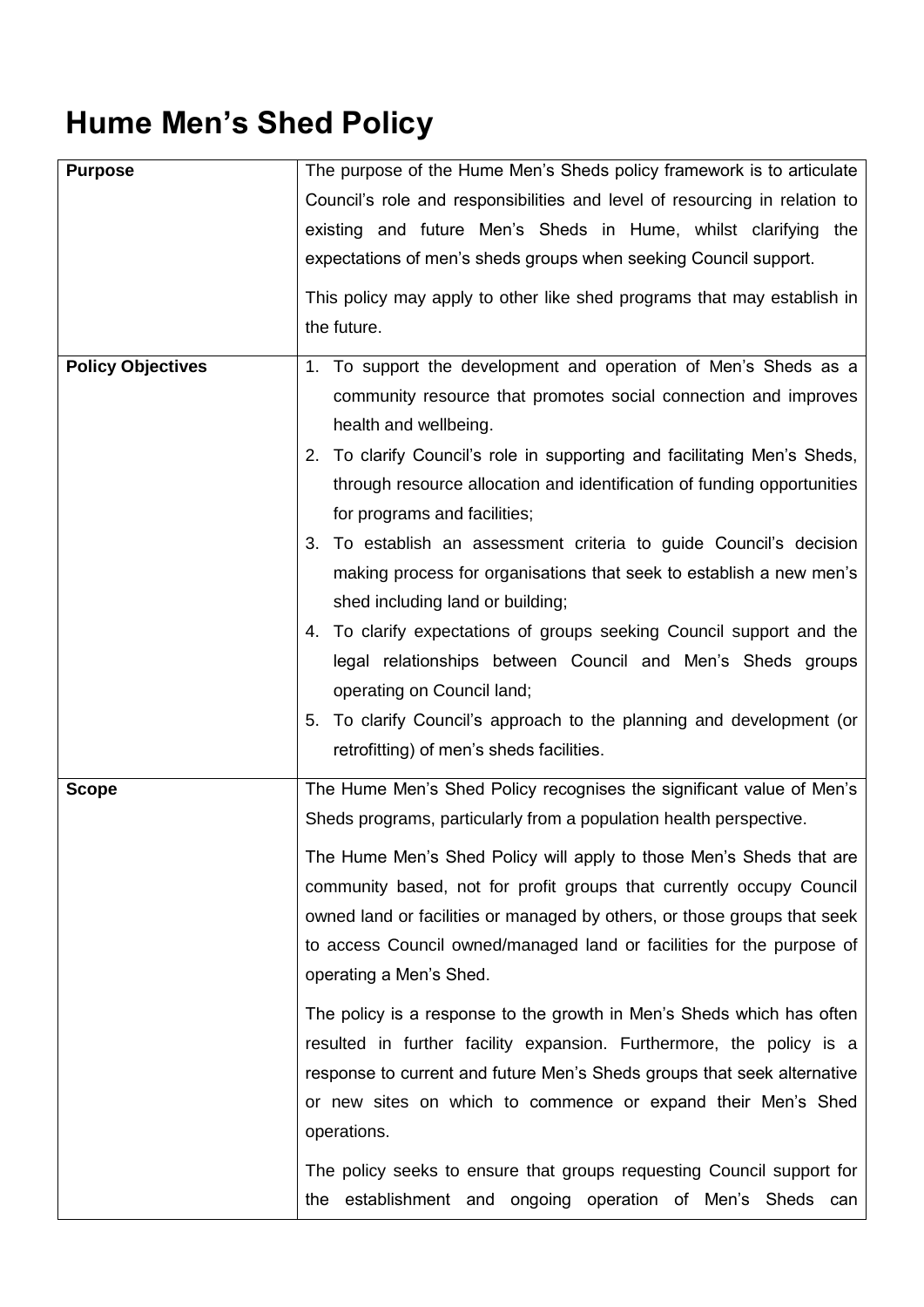|                              | demonstrate their capacity to:                                                                     |
|------------------------------|----------------------------------------------------------------------------------------------------|
|                              | 1. Effectively manage and operate a Men's Shed (including operations<br>and facilities);           |
|                              | 2. Provide social and community programs for men that will enhance                                 |
|                              | Men's Sheds participant's health and wellbeing;                                                    |
|                              | 3. Work within a partnership model with other organisations such as the                            |
|                              | Victorian Men's Shed Association, providers of men's health services<br>and Hume City Council; and |
|                              | 4. Network with other Men's Sheds, locally or regionally based.                                    |
|                              | Hume City Council encourages Hume based Men's Sheds to be                                          |
|                              | members of either the Australian Men's Shed Association and/or the                                 |
|                              | Victorian Men's Shed Association.                                                                  |
| <b>Definition</b>            | For the purpose of the Hume Men's Shed Policy, Council applies the                                 |
|                              | definition used by Department of Health and Human Services (DHHS).                                 |
|                              | Men's Sheds:                                                                                       |
|                              | 1. Are safe and practical places for men to meet, make social                                      |
|                              | connections and actively participate in their local communities;                                   |
|                              | 2. Are community based, non-profit organisations, accessible to all                                |
|                              | men, whose primary activity is the provision of a safe and friendly                                |
|                              | environment;                                                                                       |
|                              | 3. Are often located in a shed or workshop space in a community-based<br>setting;                  |
|                              | 4. Provide a place for regular contact with other men and a range of                               |
|                              | activities that are determined by the participants;                                                |
|                              | Partner with other organisations to share resources and build on<br>5.                             |
|                              | existing services, and many undertake projects to assist the wider                                 |
|                              | community. Partnerships can involve local businesses, councils,                                    |
|                              | other government agencies,<br>community<br>Aboriginal<br>groups,                                   |
|                              | community controlled organisations and local clubs and associations;                               |
|                              | and<br>Are supported by volunteers and are accessible and inclusive<br>6.                          |
|                              | spaces.                                                                                            |
|                              | Source: DHHS Men's Sheds 2018-19 Grant Guidelines and Application Form                             |
| <b>Policy Implementation</b> | 1. Men's Sheds Operations and Governance                                                           |
|                              | Council will (subject to resources) facilitate opportunities for Men's                             |
|                              | Sheds by:                                                                                          |
|                              | Providing guidelines and information to community groups<br>i.                                     |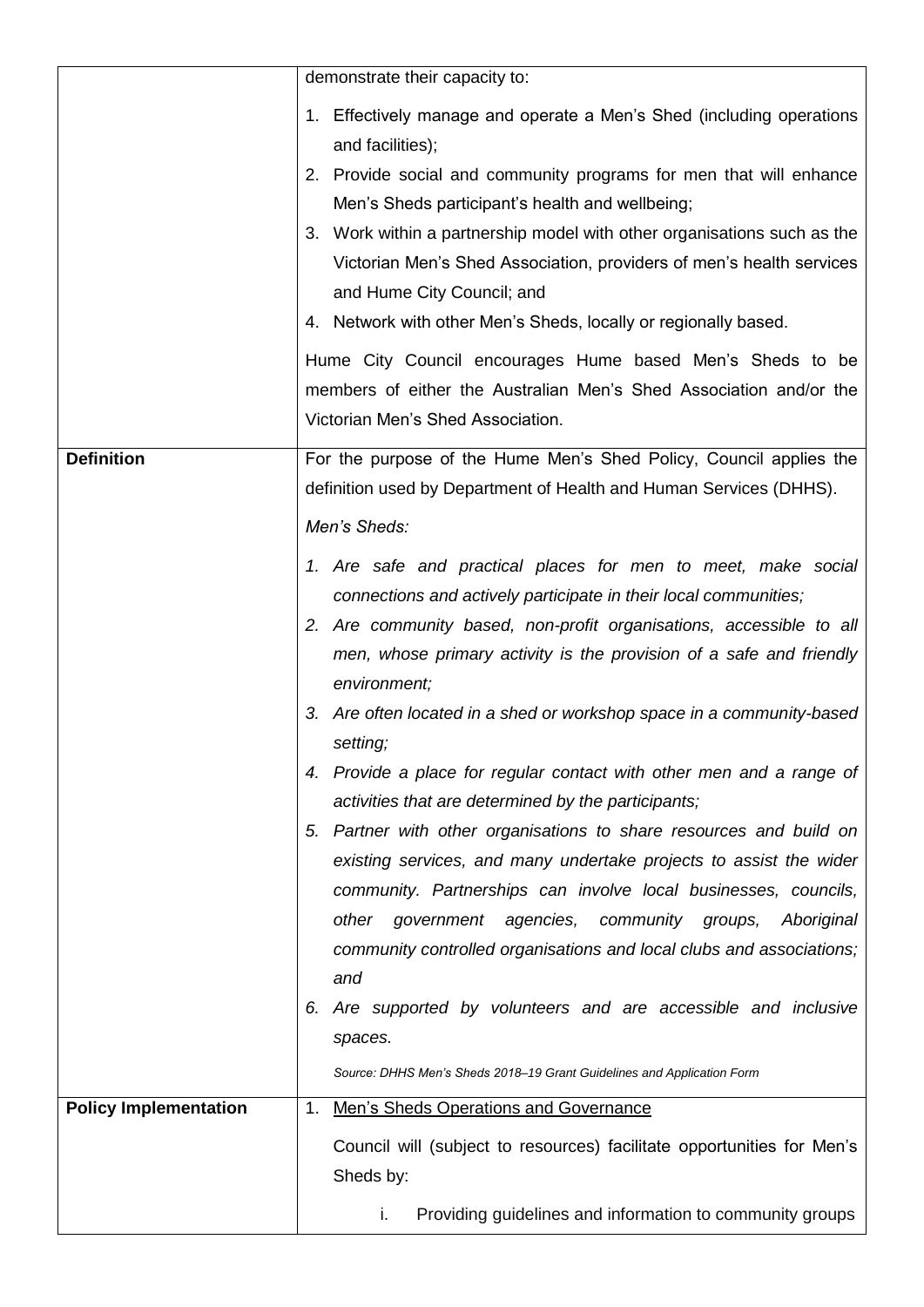|                       | wanting to establish a Men's Shed and assist in the                            |
|-----------------------|--------------------------------------------------------------------------------|
|                       | facilitation of partnerships with other organisations to                       |
|                       | assist in their development;                                                   |
| ii.                   | Developing assessment criteria in the establishment of                         |
|                       | new Men's Sheds to guide and assist prospective new                            |
|                       | start groups;                                                                  |
| iii.                  | Assessing applications from community groups for                               |
|                       | support to establish a Men's Shed on a case by case                            |
|                       | basis against identified assessment criteria;                                  |
| iv.                   | Nominating a designated Council Officer from the                               |
|                       | Community Services Directorate to provide support to                           |
|                       | Men's Sheds and act as the contact point for groups                            |
|                       | seeking assistance on operational, governance, planning                        |
|                       | and development matters; and a designated Council                              |
|                       | Officer to assist successful Shed's groups with the                            |
|                       | development of project plans and provide expert advice                         |
|                       | during planning and construction stages; and                                   |
| v.                    | Developing standard lease agreements specific to each                          |
|                       | Men's Shed.                                                                    |
| 2.                    | <b>Occupancy Agreements</b>                                                    |
|                       | Existing Men's Sheds on Council owned and/or managed land will be:             |
| i.                    | Expected to comply with the operational principles and                         |
|                       | processes set out in the Lease Agreement; and                                  |
| ii.                   | Encouraged to be a member of either the Australian Men's Shed                  |
|                       | Association and/or the Victorian Men's Shed Association.                       |
| 3.<br><b>Advocacy</b> |                                                                                |
|                       | Council will advocate to the government and other entities (i.e. corporate     |
|                       | sponsors, philanthropic organisations etc.) and raise awareness about          |
|                       | the vital role that men's Sheds fulfil within the municipality, with a view to |
|                       | enhancing the current level of support already provided to Men's Sheds         |
|                       | in Hume, whilst increasing their opportunities to meet the growing needs       |
|                       | and challenges of the community.                                               |
| 4.                    | <b>Information and Communication</b>                                           |
|                       | Council will share relevant information to all Hume based Men's Sheds          |
|                       | on issues and topics such as (but not limited to) grants (inc. Hume City       |
|                       | Council grants, State Government and philanthropic grants), training           |
|                       | opportunities (i.e. governance).                                               |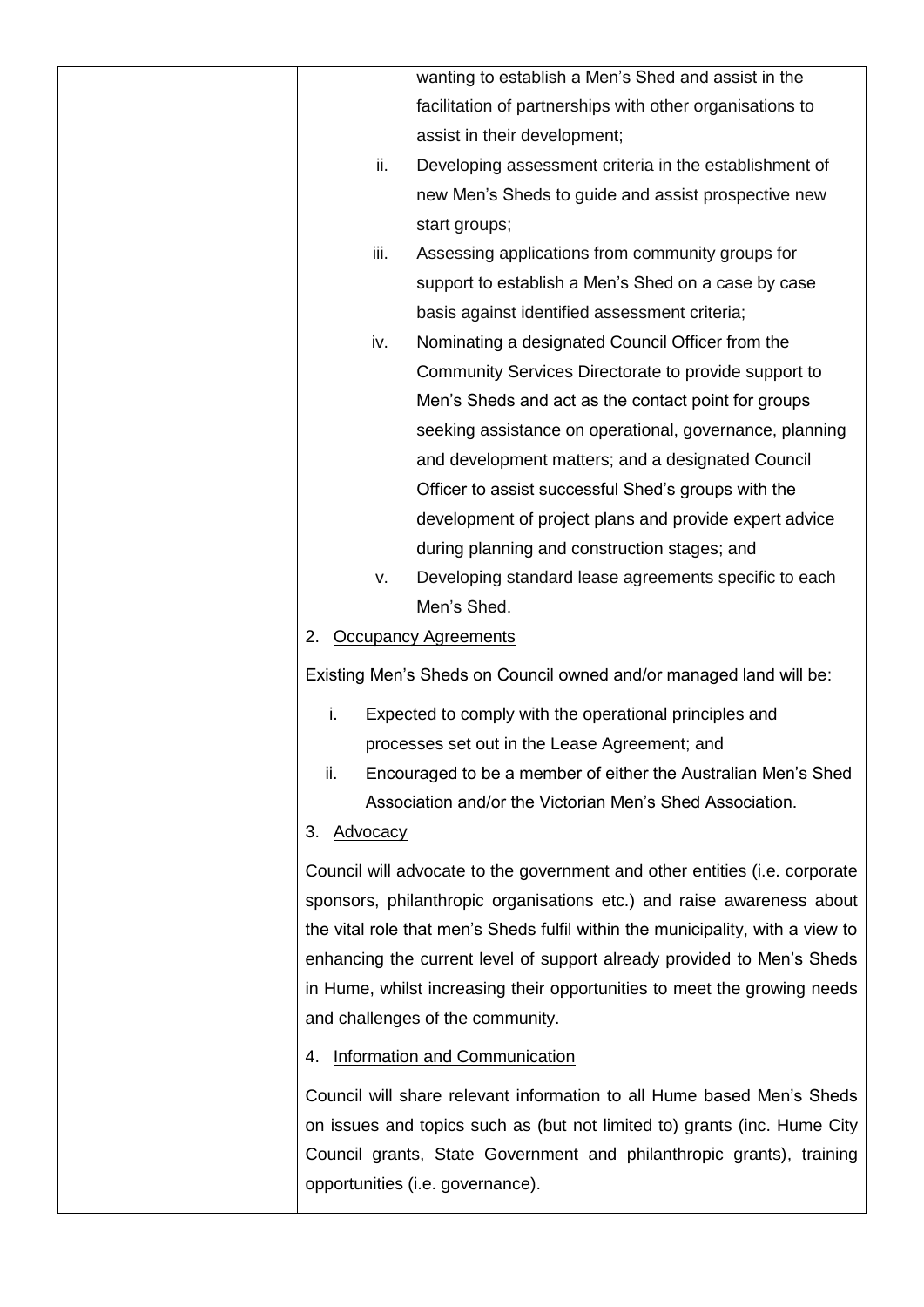| Council will support Men's Sheds to promote and market their services to |                                                                                                                                                                                                                                                                                                                                                                                                                                                                                                         |  |  |
|--------------------------------------------------------------------------|---------------------------------------------------------------------------------------------------------------------------------------------------------------------------------------------------------------------------------------------------------------------------------------------------------------------------------------------------------------------------------------------------------------------------------------------------------------------------------------------------------|--|--|
|                                                                          | the broader community through activities including, but not limited to,<br>local festivals and events to increase awareness and facilitate access to                                                                                                                                                                                                                                                                                                                                                    |  |  |
|                                                                          | Men's Sheds.                                                                                                                                                                                                                                                                                                                                                                                                                                                                                            |  |  |
|                                                                          | 5. Partnerships and Collaboration                                                                                                                                                                                                                                                                                                                                                                                                                                                                       |  |  |
|                                                                          | Council will work in partnership with and attract interest from relevant<br>parties including Not for Profit and Community Organisations such as<br>Neighbourhood Houses, and Community Health Centres interested in<br>supporting the future delivery and operation of Men's Sheds across<br>Hume City. Such support may include: facilitating partnerships, advocacy<br>and support, and the attraction of funding.                                                                                   |  |  |
|                                                                          | <u>New Men's Sheds – Planning and Provision</u><br>6.                                                                                                                                                                                                                                                                                                                                                                                                                                                   |  |  |
|                                                                          | Upon receiving an expression of interest for a new Men's Shed or an<br>extension to the relocation of Men's Shed that seeks a new site, Council<br>will undertake an assessment based upon the following:                                                                                                                                                                                                                                                                                               |  |  |
|                                                                          | Community need and identified community benefit.<br>i.<br>ii.<br>Statutory planning and building regulation considerations.<br>The proximity to other existing Men's Sheds or facilities that may<br>iii.<br>offer a similar program.                                                                                                                                                                                                                                                                   |  |  |
|                                                                          | The capacity of the group to undertake the project.<br>iv.                                                                                                                                                                                                                                                                                                                                                                                                                                              |  |  |
|                                                                          | Community partnerships.<br>v.<br>Availability of funding or other contributions from other sources.<br>Vİ.                                                                                                                                                                                                                                                                                                                                                                                              |  |  |
|                                                                          | Cost analysis.<br>vii.                                                                                                                                                                                                                                                                                                                                                                                                                                                                                  |  |  |
| <b>Procedure</b>                                                         | Refer to the attached Hume Men's Shed Policy Guidelines for the<br>following information:                                                                                                                                                                                                                                                                                                                                                                                                               |  |  |
|                                                                          | Organisations seeking to respond to Expression of Interest<br>٠<br>Guidelines for the Establishment of a Men's Shed - Attachment A<br>Procedure that Council applies when responding to a request for the<br>$\bullet$<br>establishment or extension of a Men's Shed - Attachment B<br>Assessment criteria that Council applies during the assessment of<br>$\bullet$<br>requests for support for the development and operation of new or<br>expanded Men's Sheds programs or facilities - Attachment C |  |  |
| <b>Related Polices and Plans</b>                                         | The following polices and plans underpin Council's support for Men's                                                                                                                                                                                                                                                                                                                                                                                                                                    |  |  |
|                                                                          | Sheds as well as providing guidance in their ongoing development:                                                                                                                                                                                                                                                                                                                                                                                                                                       |  |  |
|                                                                          | Hume City Council Social Justice Charter 2014<br>$\bullet$                                                                                                                                                                                                                                                                                                                                                                                                                                              |  |  |
|                                                                          | Hume Development Goals and Framework 2015<br>$\bullet$                                                                                                                                                                                                                                                                                                                                                                                                                                                  |  |  |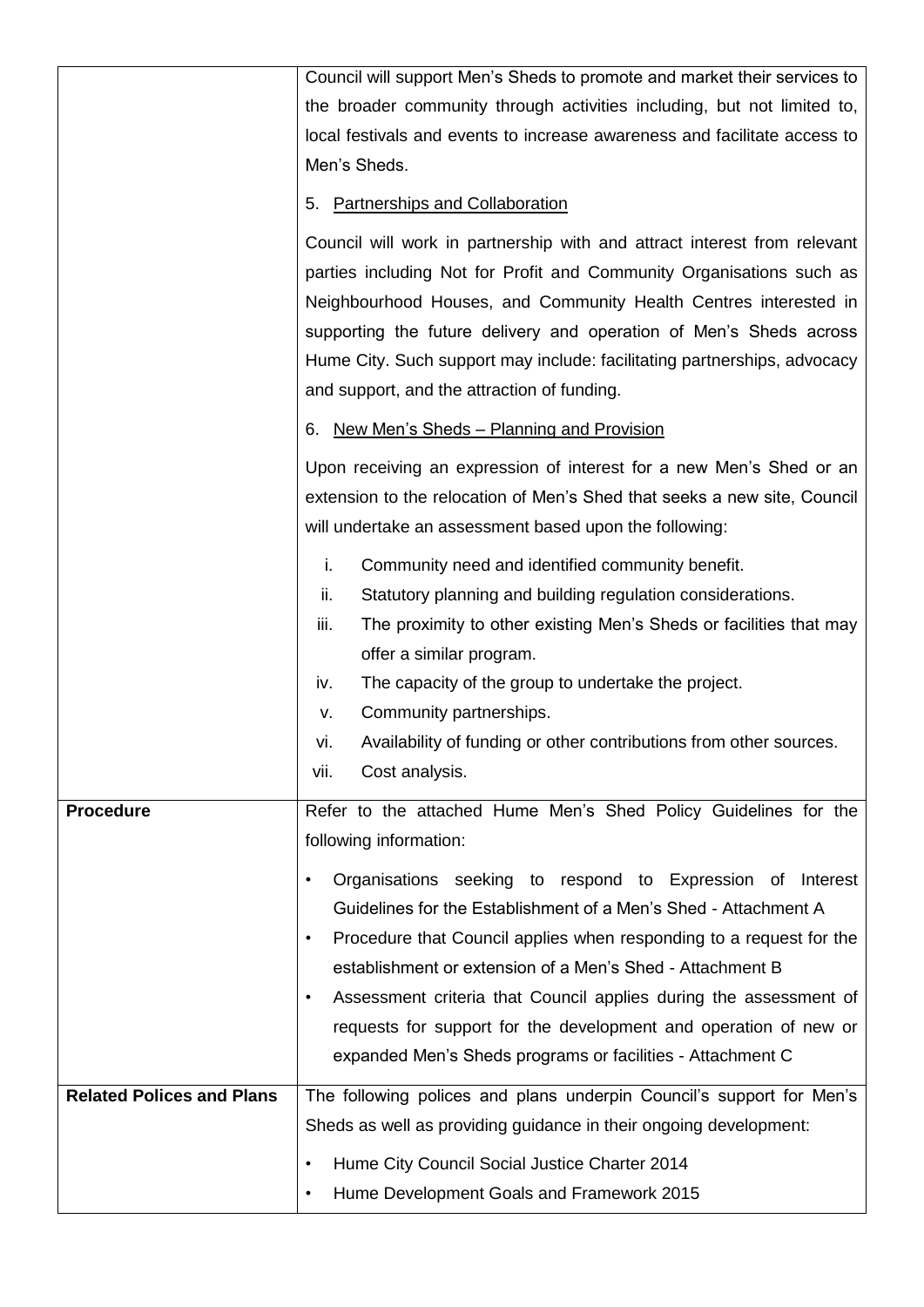|                            | ٠ | Disability Action Plan 2012 - 2016              |
|----------------------------|---|-------------------------------------------------|
|                            |   | Multicultural Action Plan 2014 - 2018           |
|                            |   | Reconciliation Action Plan 2018 - 2022          |
|                            |   | Hume Horizons 2040 Community Plan               |
|                            |   | Hume City Council Plan 2017 - 2021              |
|                            |   | Hume Health & Wellbeing Action Plan 2017 - 2021 |
|                            |   |                                                 |
| <b>Related Legislation</b> |   | <b>Local Government Act 1989</b>                |
|                            |   | <b>Building Code Australia</b>                  |
|                            |   | Health and Wellbeing Act 2008                   |
|                            |   |                                                 |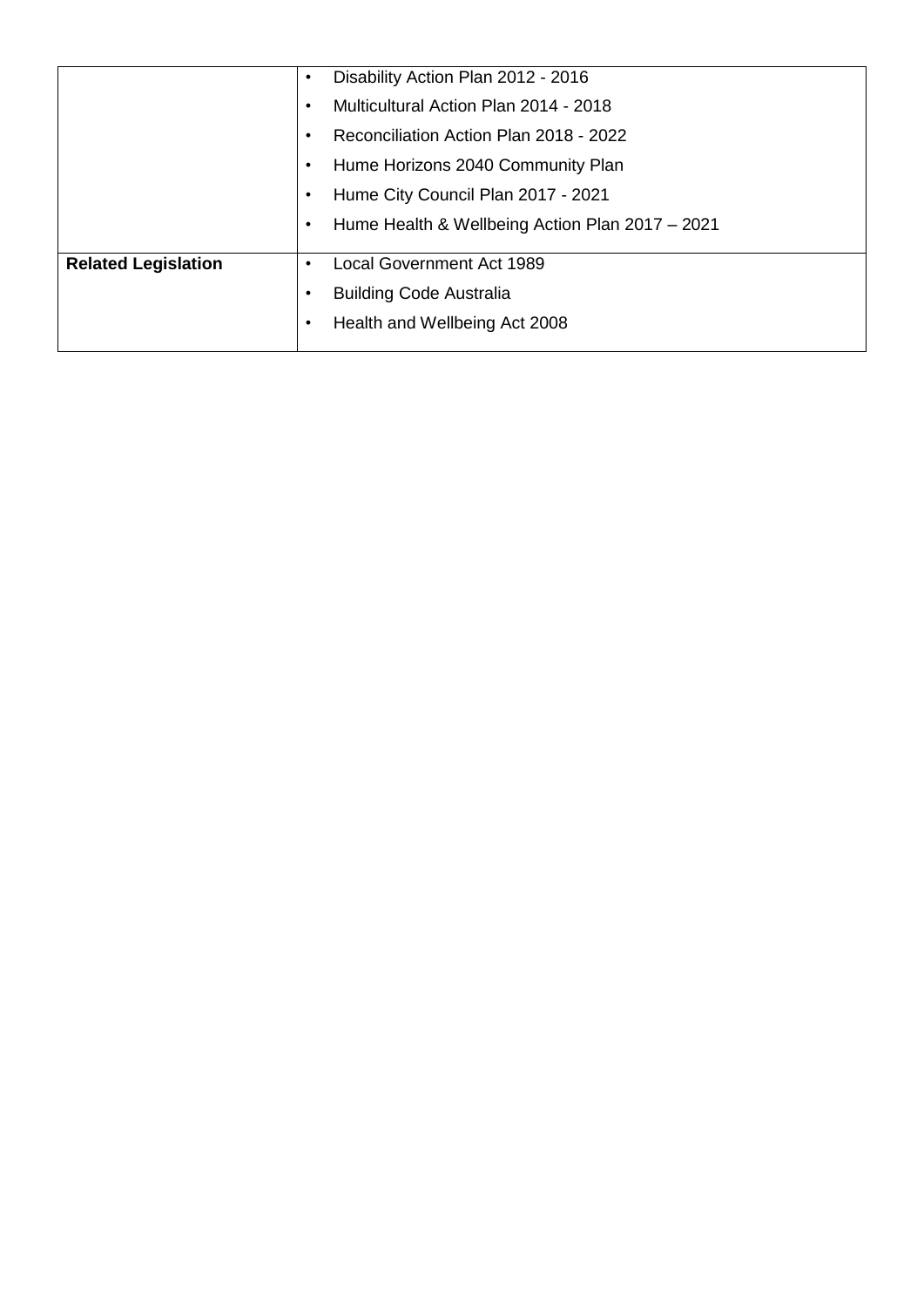### **Hume Men's Shed Policy Guidelines**

#### **Attachment A**

#### **Expression of Interest Guidelines for the Establishment of a Men's Shed**

Groups requiring Council support to establish a Men's Shed program in an area where there are no existing Men's Sheds will be required to complete an Expression of Interest application (Applicants may or may not have accessed State Government funding).

#### **Criteria**

- 1. Status of group Details including objectives, governance structure, officer bearers, membership base, and health & safety plan.
- 2. An outline of the intended operation of the Men's Shed. While these details may be in the formative stage they should show clear intent.
- 3. Project partners Evidence of consultation and connections with other established Men's Sheds and community based organisations. These organisations should have the capacity to provide advice, support, and/or resources to the group. Evidence should be provided from the partner organisations to support the proposed Men's Shed program and/or support for the applicant.
- 4. Appropriate site location Groups will need to explore possible sites, including non Council sites and contacting Council Property Officers to ascertain if there is any appropriate Council land that may be suitable. Evidence will need to be provided of the potential compatibility with adjacent uses including the potential impact of noise associated with Men's Shed activities. The application must address the extent to which the site is:
	- i. Accessible by public transport or public road networks, preferably in areas that promote walkability. Sites should be accessible for people of all abilities, with adequate provision for parking;
	- ii. Responsive to population change in areas where significant proportions of men reside, particularly men in older age groups (55+yrs);
	- iii. Responsive to social needs in areas that show indicators of social disadvantage or a poor provision of alternate social and recreation opportunities for men;
	- iv. Appropriate –will not negatively impact neighbouring uses through noise or other amenity issues; and
	- v. Relationship to community service clusters where possible, co-located or integrated with other community services and facilities that offer compatible activities to Men's Sheds and may be able to provide administrative support and/or resources.
- 5. Preliminary investigations into the potential health and social benefits of the proposal.
- 6. An indication of expected costs, community capital contributions and funding opportunities.
- 7. Identification of any potential obstacles or risks expected arising from the proposal.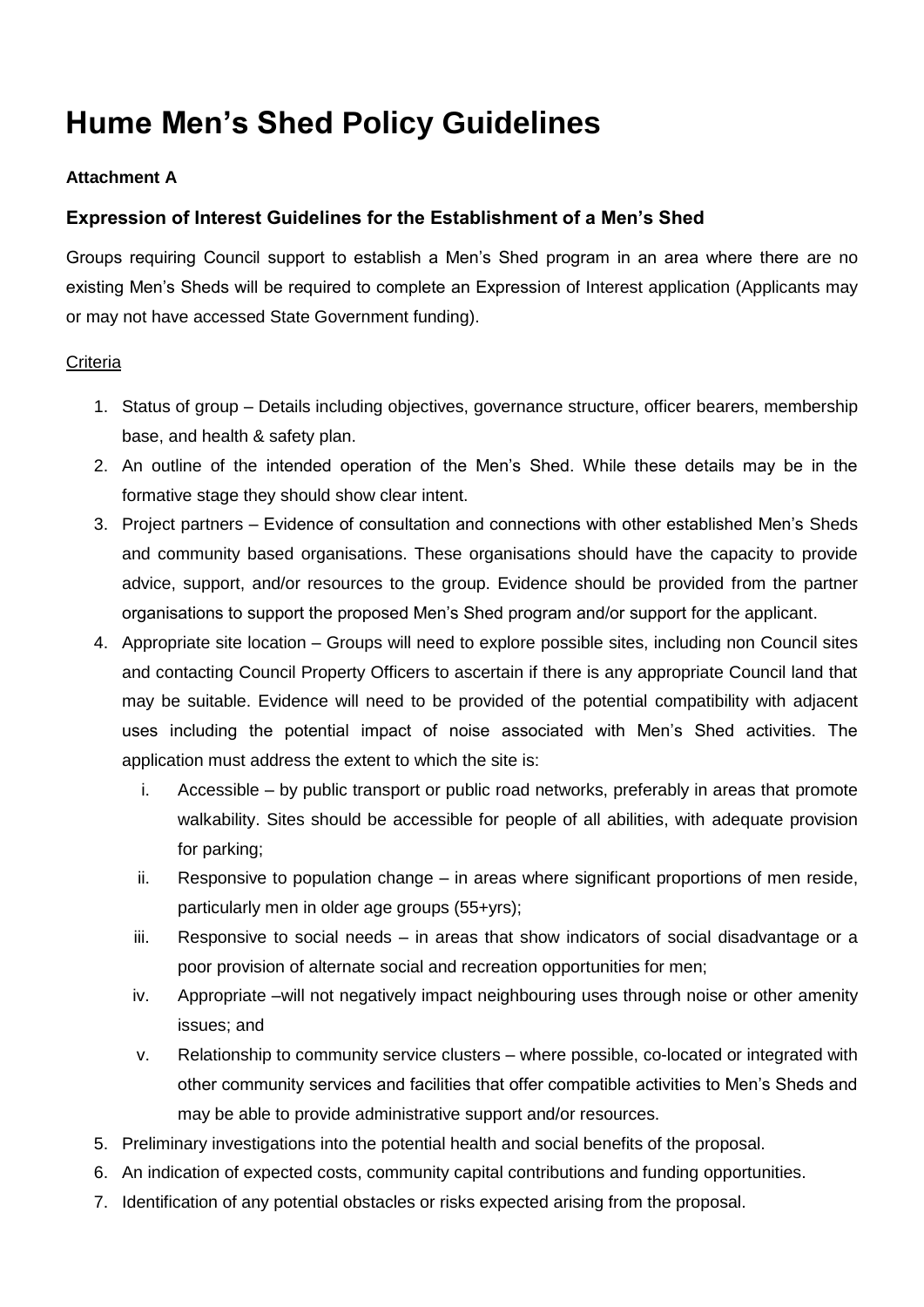8. Summary explaining why investment of time and resources will result in a project that is of benefit to the community, and that cannot be met through existing Men's Shed facilities.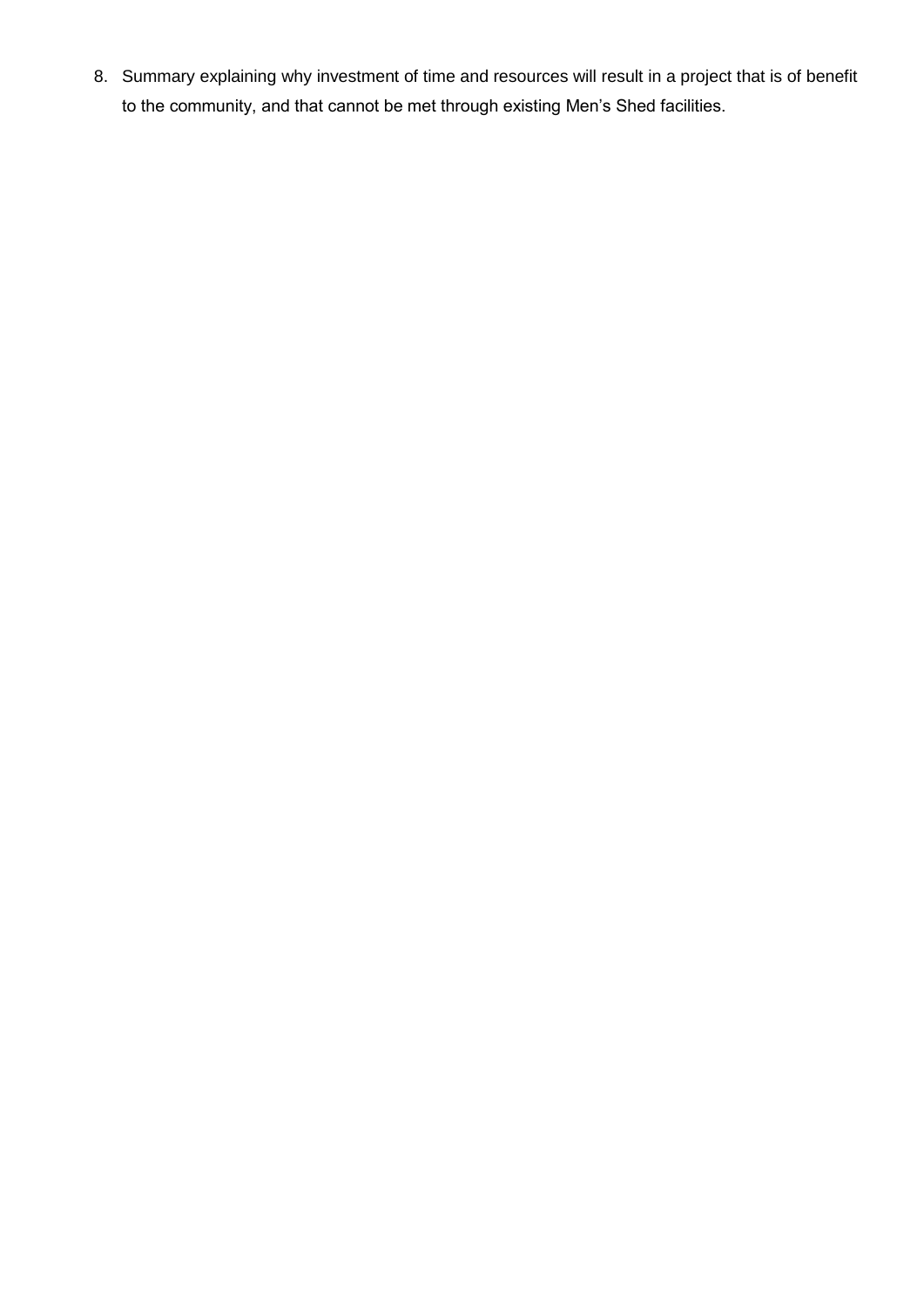#### **Attachment B**

#### **Process for Responding to Request for the Establishment or Expansion of a Men's Shed**

(*Indicative only – process may vary on a case by case basis*).

- 1. Individual or group approaches Council with an interest in establishing or extending a Men's Shed.
- 2. Designated Council Officer conducts an initial assessment to determine whether:
	- the area is currently serviced by an existing Men's Shed, or like facility, or whether an alternative community facility is available that may accommodate the proposal;
	- there is a suitable site, funding mechanisms, or sufficient population to justify allocation of resources to develop a Men's Shed; and
	- anticipated community benefit of the proposal.
- 3. Designated Council Officer provides the Hume *Men's Shed Policy* and if required, referrals to existing men's sheds and other relevant organisations. Officer explains requirements for establishing a Men's Shed and the Expression of Interest (EOI) process.
- 4. Applicant conducts a feasibility study/investigation and completes EOI application.
- 5. Designated Council Officer conducts assessment of applicant's EOI.
- 6. Applicant meets with Designated Council Officer to discuss and refine proposal.
- 7. Designated Council Officer convenes a meeting with applicant to discuss proposal, possible sites, operational and governance model, planning requirements, auspicing arrangements etc.
- 8. Applicant applies to State Government for capital funding (if applicable) and seeks alternative capital funding and financial support for project which may include Council's Capital Works funding and Community Grants funding.
- 9. Applicant investigates all relevant planning and building regulatory requirements, including site meetings with relevant Council Officers. Applicant finalises investigation, completes Hume Men's Shed EOI application and submits to Council for decision.
- 10. Finalisation and confirmation of EOI Proposal.
- 11. Site confirmed.
- 12. Capital funding confirmed.
- 13. Comprehensive Project Management Plan developed with Capital Works and Building Maintenance.
- 14. Memorandum of Understanding developed, cost responsibilities, ongoing operation.
- 15. Building Permit & Occupancy Agreement signed off.
- 16. Lease Agreement signed & operation commenced.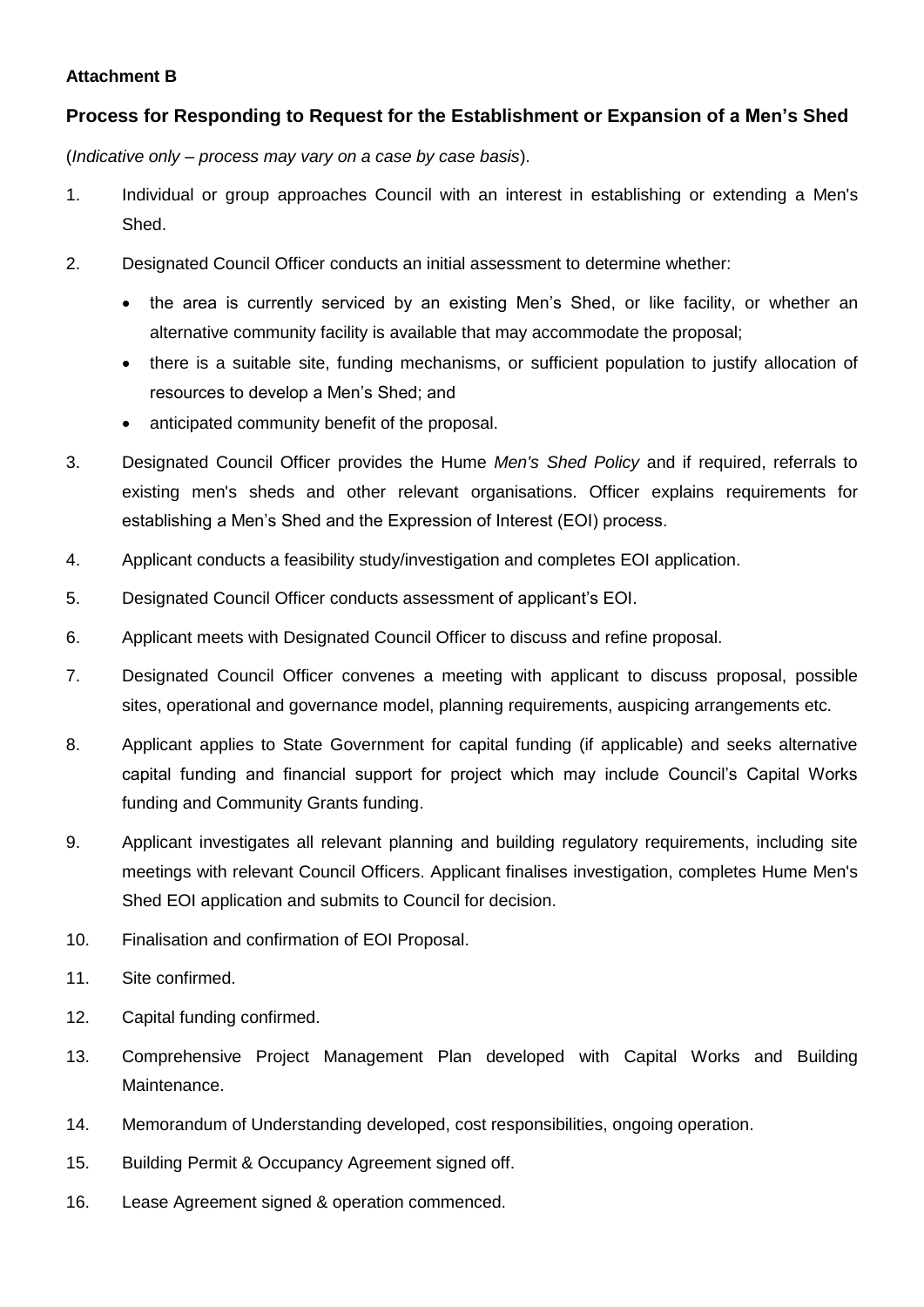#### **Attachment C**

### **Council Assessment Criteria for Requests of Support from Organisations for the Development and Operation of New or Expanded Men's Sheds Programs or Facilities**

|             | <b>Assessment Criteria</b>                                                                                                     | Score |
|-------------|--------------------------------------------------------------------------------------------------------------------------------|-------|
|             | 1. Social Need                                                                                                                 | 35%   |
|             | Evidence of the need for a new or expanded Men's Shed program or facility:                                                     |       |
| i.          | Level of demand including: social indicators, anticipated user numbers, gaps in<br>available programs or activities;           |       |
| ii.         | Consultation with existing social and community services and programs                                                          |       |
|             | documenting their capacity to respond to the proposed change; and                                                              |       |
| iii.        | Potential use of Men's Sheds facilities by other groups provided that the uses                                                 |       |
|             | cannot be met through other facilities and/or programs in the area, and are                                                    |       |
|             | compatible with the operating hours and current usage arrangements of the Men's                                                |       |
|             | Shed.                                                                                                                          |       |
|             |                                                                                                                                |       |
|             | 2. Capability                                                                                                                  | 35%   |
|             | Evidence that the applicant is capable of developing and operating the new or expanded                                         |       |
|             | Men's Shed program or facility:                                                                                                |       |
| i.          | Demonstrated skills, structure and processes to manage the administrative                                                      |       |
|             | requirements, membership, activities, and maintain the land and/or facility                                                    |       |
|             | OR.                                                                                                                            |       |
| ii.         | negotiated partnership arrangements with an organisation that has the capacity to                                              |       |
|             | successfully operate and manage the Men's Shed program and/or facility;                                                        |       |
| iii.        | Provision of program details, provision of preliminary concept plan for new or                                                 |       |
|             | expanded facility, suitability and regulatory compliance of proposed works; and                                                |       |
| iv.         | Length of operation of relevant programs/facilities, proposed lease arrangements,                                              |       |
|             | operational plan, appropriate insurances, prior receipt of Council funding.                                                    |       |
|             |                                                                                                                                |       |
| 3. Finances |                                                                                                                                | 20%   |
|             | Evidence of financial sustainability:                                                                                          |       |
|             |                                                                                                                                |       |
| i.          | Sufficient cost estimates provided for proposed capital works and/or program<br>funding (within the scope of Council funding); |       |
| ii.         | Cost estimates of ongoing maintenance and repairs associated with proposed                                                     |       |
|             | capital works;                                                                                                                 |       |
| iii.        | Capacity of the Men's Shed or other organisation(s) to meet costs; and                                                         |       |